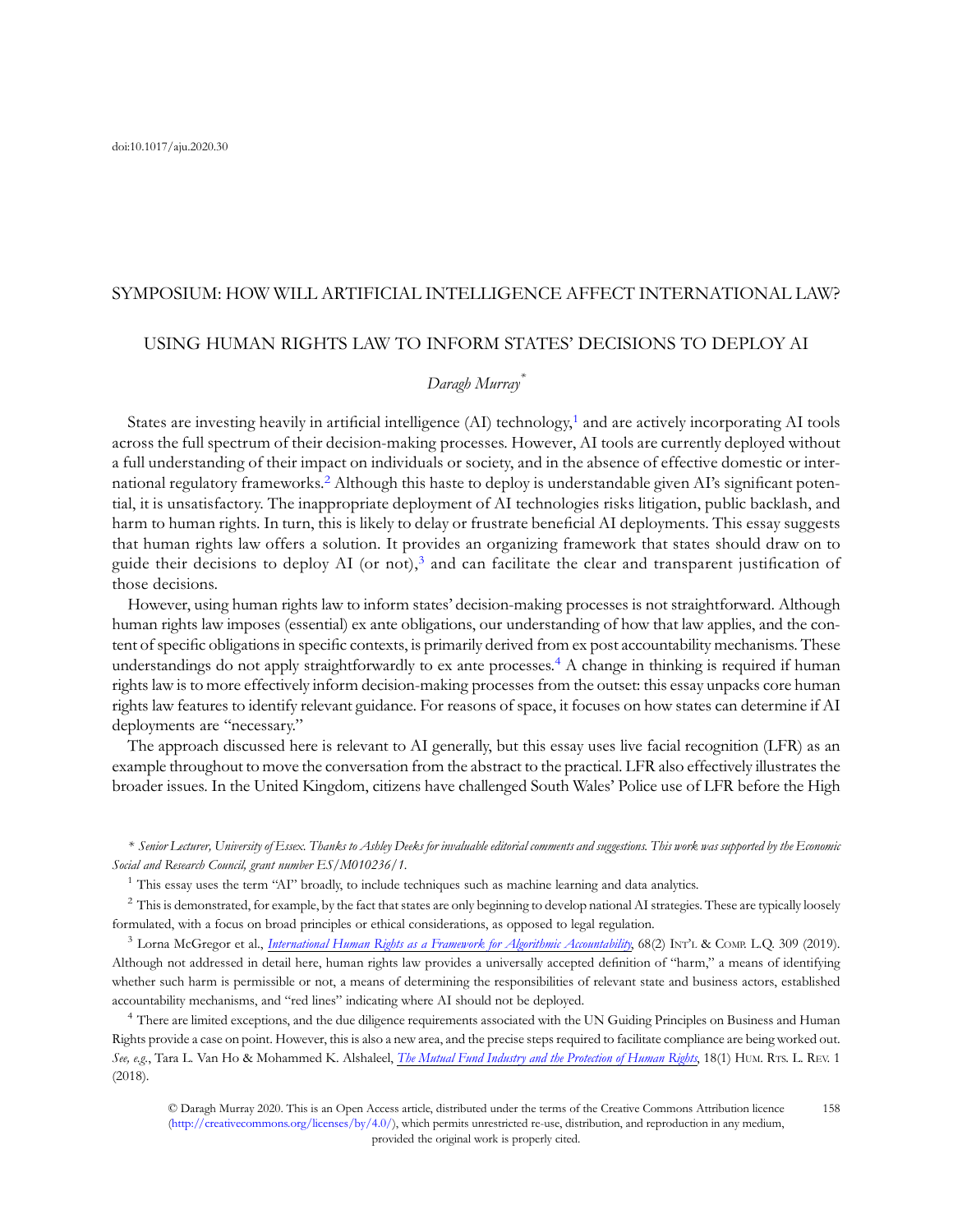#### 2020 USING HUMAN RIGHTS LAW TO INFORM STATES' DECISIONS TO DEPLOY AI 159

Court, and an appeal is currently pending.<sup>5</sup> Public backlash has produced calls for a moratorium or ban on the use of this technology.<sup>6</sup> In the United States, a number of cities have put in place just such a ban.

Although derived from human rights law, this approach should be of practical use to all states, irrespective of their status of treaty ratification or level of human rights engagement. By examining  $wby$  a deployment is "necessary," and *what* alternative approaches are available, states can more clearly explain their intentions, act more transparently, and better engage with any subsequent challenges and debates, legal or otherwise.

## Obligation to Respect and Non-Arbitrariness

Two core human rights law components are relevant when states consider how to approach the decision to deploy AI. First, the law establishes an "obligation to respect," requiring states to refrain from taking action that will result in a human rights violation.<sup>7</sup> Second, a central objective of the law is to protect individuals against arbitrary rights interferences.8 This requires clarity and certainty vis-à-vis the scope of state authority. To protect against arbitrariness and determine the legitimacy of any deployment, states should typically conduct a three-part test. The measure in question should: (a) be in accordance with the law, (b) pursue a legitimate aim, and (c) be necessary in a democratic society.<sup>9</sup> These features in turn require states to conduct a pre-deployment impact assessment. This is not an explicit human rights law requirement, but it is implicit: if states must ensure that their activities do not result in human rights violations, they must identify the potential impact of those activities.<sup>10</sup> This essay focuses on the "necessary in a democratic society" test. Case law is derived primarily from the European Court of Human Rights, as these issues have been addressed in detail there, but the conclusions remain broadly relevant both to the International Covenant on Civil and Political Rights and other regional human rights treaties.

### Determining Whether an AI Deployment Is "Necessary in A Democratic Society"

The "necessary in a democratic society" test is intended to ensure the overall rights compliance of any measure. It addresses the "competing interests" arising in particular contexts. For example, a particular measure—such as AI-assisted surveillance—may be useful for the prevention and detection of crime, but pose risks to privacy, including of individual stigmatization.<sup>11</sup> These are the "competing interests" at play. In resolving these interests,

<sup>5</sup> See [Bridges v. Chief Constable of South Wales Police](https://www.bailii.org/cgi-bin/format.cgi?doc=/ew/cases/EWHC/Admin/2019/2341.html&query=(2019.)+AND+(EWHC)+AND+(2341)) [2019] EWHC 2341 (Admin), Sept. 4, 2019.

<sup>6</sup> See Carly Kind, [Biometrics and Facial Recognition Technology](https://www.adalovelaceinstitute.org/biometrics-and-facial-recognition-technology-where-next/) – Where Next?, ADA LOVELACE INSTIT. (July 2, 2019); Liberty, [Resist Facial](https://www.libertyhumanrights.org.uk/campaign/resist-facial-recognition/) [Recognition](https://www.libertyhumanrights.org.uk/campaign/resist-facial-recognition/).

<sup>7</sup> See [International Covenant on Civil and Political Rights](https://www.ohchr.org/en/professionalinterest/pages/ccpr.aspx) art. 2(1), Dec. 16, 1966, 999 UNTS 171. This requirement also appears in all regional human rights treaties.

<sup>8</sup> With respect to the International Covenant on Civil and Political Rights, this is demonstrated by reference to the prohibition of arbitrary deprivation of life (Article 6) or liberty (Article 9) or interference with privacy (Article 17), and the limitations clauses established in relation to Articles 18, 19, 21, and 22. Most deployments of AI in decision-making roles will implicate a number of human rights protections.

<sup>9</sup> This formulation is most closely associated with the limitations clauses established in relation to rights such as the right to privacy, the right to freedom of expression, etc. See [Szabo and Vissy v. Hungary,](http://hudoc.echr.coe.int/eng?i=001-160020) App. No. 37138/14, para. 54 (Eur. Ct. H.R., Jan. 12, 2016). However, it has also been applied to protect against arbitrary interferences vis-à-vis other rights, such as the right to life. See Human Rights Comm., [General Comment No. 36](https://undocs.org/CCPR/C/GC/36), UN Doc. CCPR/C/GC/36, paras. 10-12 (Sept. 3, 2019); Human Rights Comm., [General Comment No. 34](https://www2.ohchr.org/english/bodies/hrc/docs/gc34.pdf), UN Doc. CCPR/C/GC/34, para. 22 (Sept. 12, 2011).

 $10$  In relation to the need for impact assessments in the context of live facial recognition, see Surveillance Camera Commissioner, [Police](https://assets.publishing.service.gov.uk/government/uploads/system/uploads/attachment_data/file/786392/AFR_police_guidance_of_PoFA_V1_March_2019.pdf) [Use of Automated Facial Recognition Technology with Surveillance Camera Systems: Section 33 Protection of Freedoms Act 2012,](https://assets.publishing.service.gov.uk/government/uploads/system/uploads/attachment_data/file/786392/AFR_police_guidance_of_PoFA_V1_March_2019.pdf) at 9 (Mar. 2019).

<sup>11</sup> See [S. and Marper v. the United Kingdom,](https://rm.coe.int/168067d216) App. Nos.  $30562/04$  &  $30566/04$ , paras. 112, 122, 125 (Eur. Ct. H.R., Dec. 4, 2008).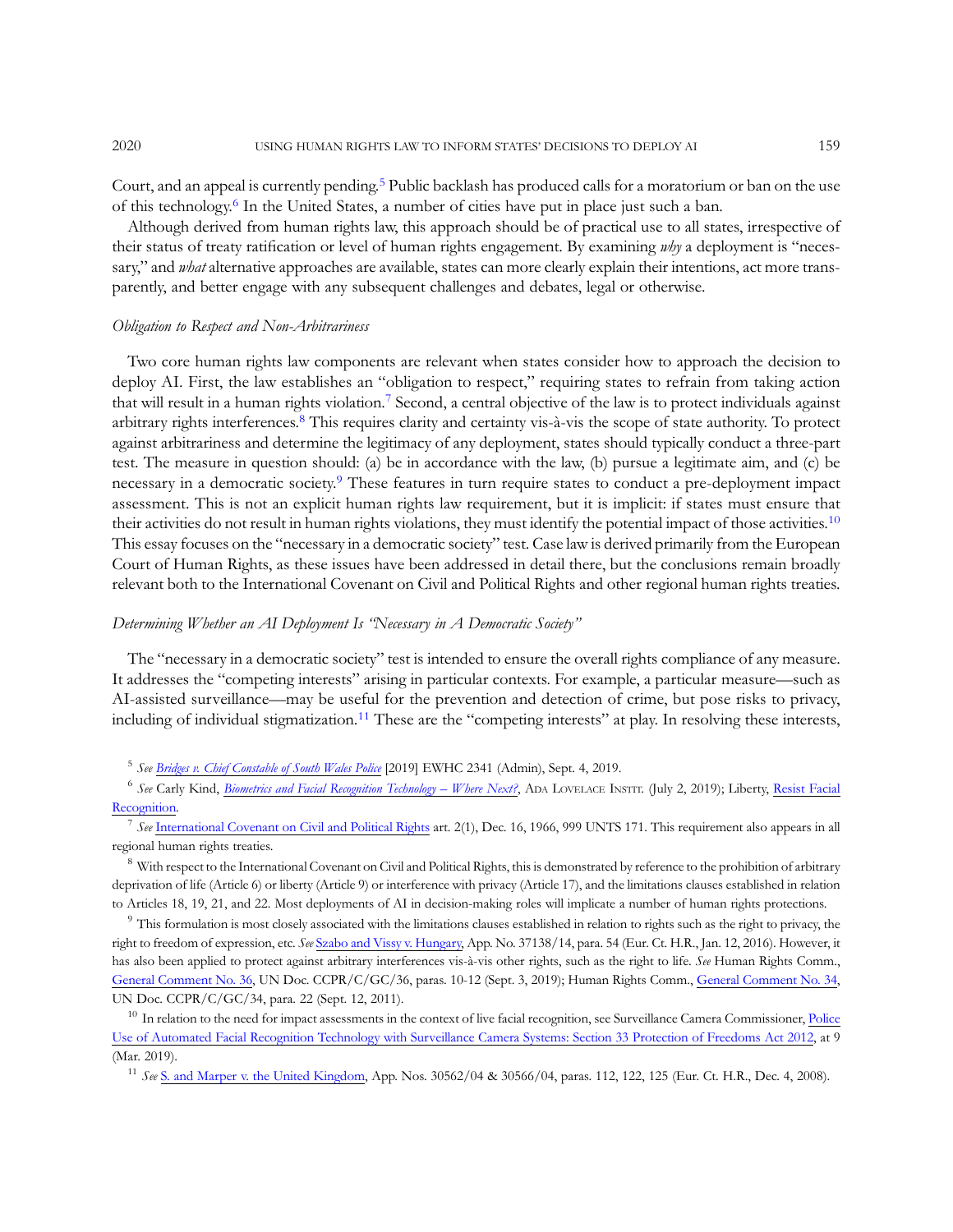the state must identify both the potential utility and the potential harm of any deployment, in light of the constraints of a democratic society.<sup>12</sup>

Application of the "necessary in a democratic society" test involves a number of different elements. An interference may meet this test if it remains faithful to democratic principles,<sup>13</sup> "if it answers to a 'pressing social need', if it is proportionate to the legitimate aim pursued and if the reasons adduced by the national authorities to justify it are [']relevant and sufficient.'"<sup>14</sup> Applied to a state's decision to deploy an AI tool, these may be distilled into two central criteria: First, why is a deployment required, and second, what alternative mechanisms are available?

## Why Is an AI Deployment Required?

A number of factors are relevant to clarifying why a particular AI deployment is required: (a) identifying the objective underpinning the deployment, (b) demonstrating why achieving that objective is necessary, and (c) specifying how the technology will be deployed. These components are a means of establishing purpose, thereby facilitating identification of utility and harm, and are central to ensuring foreseeability and protecting against arbitrary rights interferences. It is necessary that states undertake this process prior to any potential deployment—and that a record be maintained—so that a "pressing social need" can be demonstrated, and "relevant and sufficient" justifications for deployment presented and "convincingly established."<sup>15</sup> It is also a means of protecting against "mission creep," whereby a tool is deployed for a particular purpose, but is then used to achieve other objectives over time.<sup>16</sup> Adaptation of objectives will require fresh analysis, limiting creep.

Identifying the objective underpinning an intended deployment is a first step.<sup>17</sup> This should be done at a granular level, rather than in the abstract.<sup>18</sup> Using the LFR example, an objective of "preventing crime and protecting public order"—a legitimate aim—is overly broad: it is essentially reflective of all policing activity, and so does not provide any foreseeability as to the specific activities that state actors will undertake.19 Examples of more focused objectives may include the identification of individuals suspected of belonging to proscribed terrorist organizations at border posts so that they may be stopped or questioned, or the identification of individuals subject to outstanding arrest warrants as they pass through a particular part of a city.

Once the state identifies the objective, it must then demonstrate why achieving that objective is necessary. This is relevant to determining specific utility, and demonstrating "a pressing social need." In the LFR context this may

 $12 \text{ See, e.g., Klass and Others v. Germany, App. No. 5029/71, para. 55 (Eur. Ct. H.R., Sept. 6, 1978) [hereinafter Klass]; Von Hannover v.$  $12 \text{ See, e.g., Klass and Others v. Germany, App. No. 5029/71, para. 55 (Eur. Ct. H.R., Sept. 6, 1978) [hereinafter Klass]; Von Hannover v.$  $12 \text{ See, e.g., Klass and Others v. Germany, App. No. 5029/71, para. 55 (Eur. Ct. H.R., Sept. 6, 1978) [hereinafter Klass]; Von Hannover v.$  $12 \text{ See, e.g., Klass and Others v. Germany, App. No. 5029/71, para. 55 (Eur. Ct. H.R., Sept. 6, 1978) [hereinafter Klass]; Von Hannover v.$ [Germany \(No. 2\),](http://hudoc.echr.coe.int/fre?i=001-109029) App. Nos. 40660/08, 60641/02, para. 101 (Eur. Ct. H.R., Feb. 7, 2012).

 $13$  See [Klass,](http://hudoc.echr.coe.int/rus?i=001-57510) *supra* note [12](#page-4-0), at para. 55.

<sup>14</sup> [Catt v. the United Kingdom](https://www.bailii.org/eu/cases/ECHR/2019/76.html), App. No. 43514/15, para. 109 (Eur. Ct. H.R., Jan. 24, 2019); [Segerstedt-Wiberg and Others v. Sweden](http://hudoc.echr.coe.int/eng-press?i=003-1688388-1769677), App. No. 62332/00, para. 88 (Eur. Ct. H.R., June 6, 2006); [Vogt v. Germany,](http://hudoc.echr.coe.int/eng?i=001-58012) App. No. 17851/91, para. 52 (Eur. Ct. H.R., Sept. 26, 1995); [Observer and Guardian v. the United Kingdom,](http://hudoc.echr.coe.int/eng?i=001-57705) App. No. 13585/88, para. 59 (Eur. Ct. H.R., Nov. 26, 1991).

<sup>15</sup> [Autronic AG v. Switzerland,](http://hudoc.echr.coe.int/eng?i=001-57630) App. No. 12726/87, para. 61 (Eur. Ct. H.R., May 22, 1990); [Weber v. Switzerland](http://hudoc.echr.coe.int/eng?i=001-57629), App. No. 11034/84, para. 47 (Eur. Ct. H.R., May 22, 1990).

<sup>16</sup> See generally GARY MARX, [UNDERCOVER: POLICE](https://www.jstor.org/stable/10.1525/j.ctt1ppg2c) SURVEILLANCE IN AMERICA (1989).

<sup>17</sup> Although this would seem to be a common-sense measure, it appears that AI deployments are often undertaken without detailed planning. See Pete Fussey & Daragh Murray, [Independent Report on the London Metropolitan Police Service](https://48ba3m4eh2bf2sksp43rq8kk-wpengine.netdna-ssl.com/wp-content/uploads/2019/07/London-Met-Police-Trial-of-Facial-Recognition-Tech-Report.pdf)'s Trial of Live Facial [Recognition Technology](https://48ba3m4eh2bf2sksp43rq8kk-wpengine.netdna-ssl.com/wp-content/uploads/2019/07/London-Met-Police-Trial-of-Facial-Recognition-Tech-Report.pdf) 46-61 (The Human Rights, Big Data and Technology Project, July 2019).

<sup>18</sup> See, e.g., [Szabo and Vissy v. Hungary,](http://hudoc.echr.coe.int/eng?i=001-160020) App. No. 37138/14, para. 65 (Eur. Ct. H.R., Jan. 12, 2016). See also [Catt v. the United Kingdom](http://hudoc.echr.coe.int/eng?i=001-189424), App. No. 43514/15, para. 114 (Eur. Ct. H.R., Jan. 24, 2019).

<sup>19</sup> In *Catt*, the Court expressed "concerns about the ambiguity of the legal basis for the collection of the applicant's personal data," suggesting the need for further specificity. [Catt v. the United Kingdom,](http://hudoc.echr.coe.int/eng?i=001-189424) App. No. 43514/15, para. 105 (Eur. Ct. H.R., Jan. 24, 2019).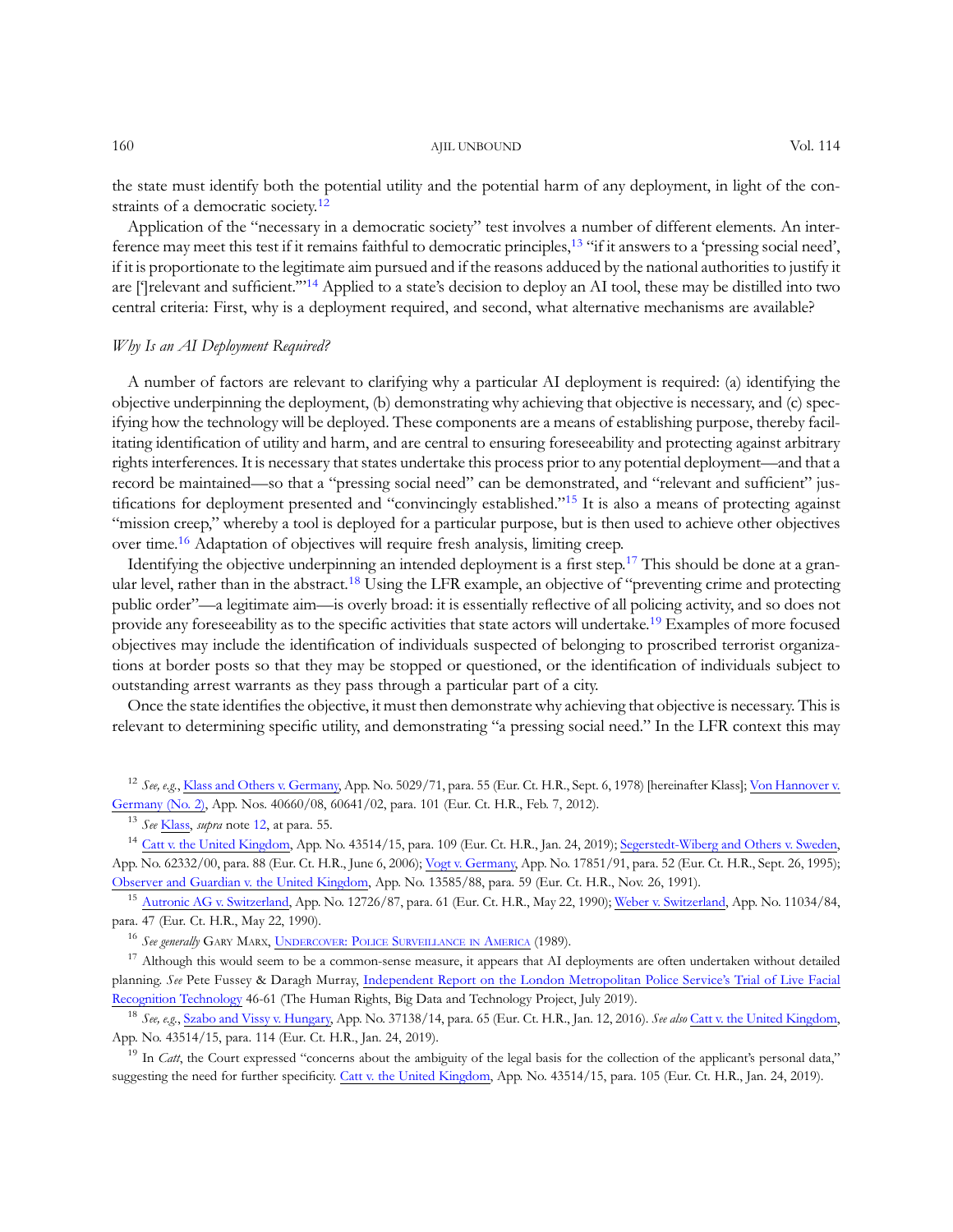relate to the nature of the crime, or the threshold for initiating surveillance: the social needs associated with preventing murder will be much higher than those associated with detecting petty theft.<sup>20</sup> "Relevant and sufficient reasons" are critical. Building on the arrest warrant example, it may be necessary to specify whether it is difficult to contact individuals subject to an arrest warrant, and whether this applies generally to all warrants or is restricted to specific offences.

A next step is to specify the circumstances of deployment. This is essential to evaluating impact—both in terms of utility and harm—and gives effect to the previous two steps. A number of factors are potentially relevant. For instance, will the AI deployment run for a set period/at particular intervals, or on a more continuous long-term basis; will the data produced be subject to further AI-driven analysis; and who has access to the resulting data, and under what circumstances? Clarity around the intended circumstances of use is important both to understand how a particular deployment will run (facilitating foreseeability) and what the potential human rights-related impact of that deployment may be. In the terrorism example, the definition of a proscribed terrorist organisation is likely to be established in law, thereby reducing the scope for arbitrariness. However, specificity may be necessary with respect to the criteria used to enroll individuals on the associated watchlist. For instance, if police intend to stop individuals on the basis of membership—or suspected membership—in such an organization, will this occur following a specified process with a required intelligence or evidentiary threshold, or on the basis of some other arrangement?

#### Identifying Alternative Mechanisms

The other element to demonstrating the utility of an AI deployment is a consideration of alternative, or preexisting, mechanisms. This element speaks to the "why AI" question, and helps to determine whether the state could use other, less invasive, approaches to achieve the same—or sufficiently similar—objectives. This assessment contributes to the proportionality assessment, which must evaluate "whether it is possible to achieve the aims by less restrictive means."<sup>21</sup>

The examples presented previously are helpful in unpacking some of the issues. In the first example, LFR technology was used at border ports in order to identify individuals suspected of belonging to proscribed terrorist organizations. Determining the availability of alternative mechanisms in this context is not straightforward. All individuals passing through a border post undergo an identity check, which may also involve initial questioning. At this point, border officials may check an individual's identity against a database and raise an alert in the event of a match. Equally, border officials may be briefed to monitor for particular behavioral or travel patterns, which may also be used to flag an individual for more detailed questioning. It is possible, however, that a member of a proscribed organization may travel on falsified papers and be trained not to raise suspicions on initial questioning. In these circumstances, LFR technology may be particularly useful, as it has the potential to counteract these two techniques. "Necessity" (and proportionality) will accordingly turn on the specific added value of LFR compared to traditional mechanisms. Relevant considerations may include whether sufficiently high-quality pictures of suspected individuals are available, or whether such persons are typically tracked on the basis of visual identification, known aliases, or patterns of movement.

In the second example, LFR is used to identify individuals subject to outstanding arrest warrants. In this case, frequently used alternative mechanisms also exist. These include, for example, identity checks when individuals come into contact with law enforcement, visits to places typically frequented by the individual, or interviews with

<sup>&</sup>lt;sup>20</sup> See Cases C-203/15, C-698/15, [Tele2 Sverige AB v Post-och telestyrelsen and Secretary of State for the Home Department v. Watson](https://eur-lex.europa.eu/legal-content/EN/TXT/?uri=CELEX%3A62015CJ0203) [and Others,](https://eur-lex.europa.eu/legal-content/EN/TXT/?uri=CELEX%3A62015CJ0203) ECLI:EU:C:2016:970, para. 102 (Dec. 21, 2016).

<sup>21</sup> [Zakharov v. Russia,](http://hudoc.echr.coe.int/eng?i=001-159324) App. No. 47143/06, para. 260 (Eur. Ct. H.R., Dec. 4, 2015).